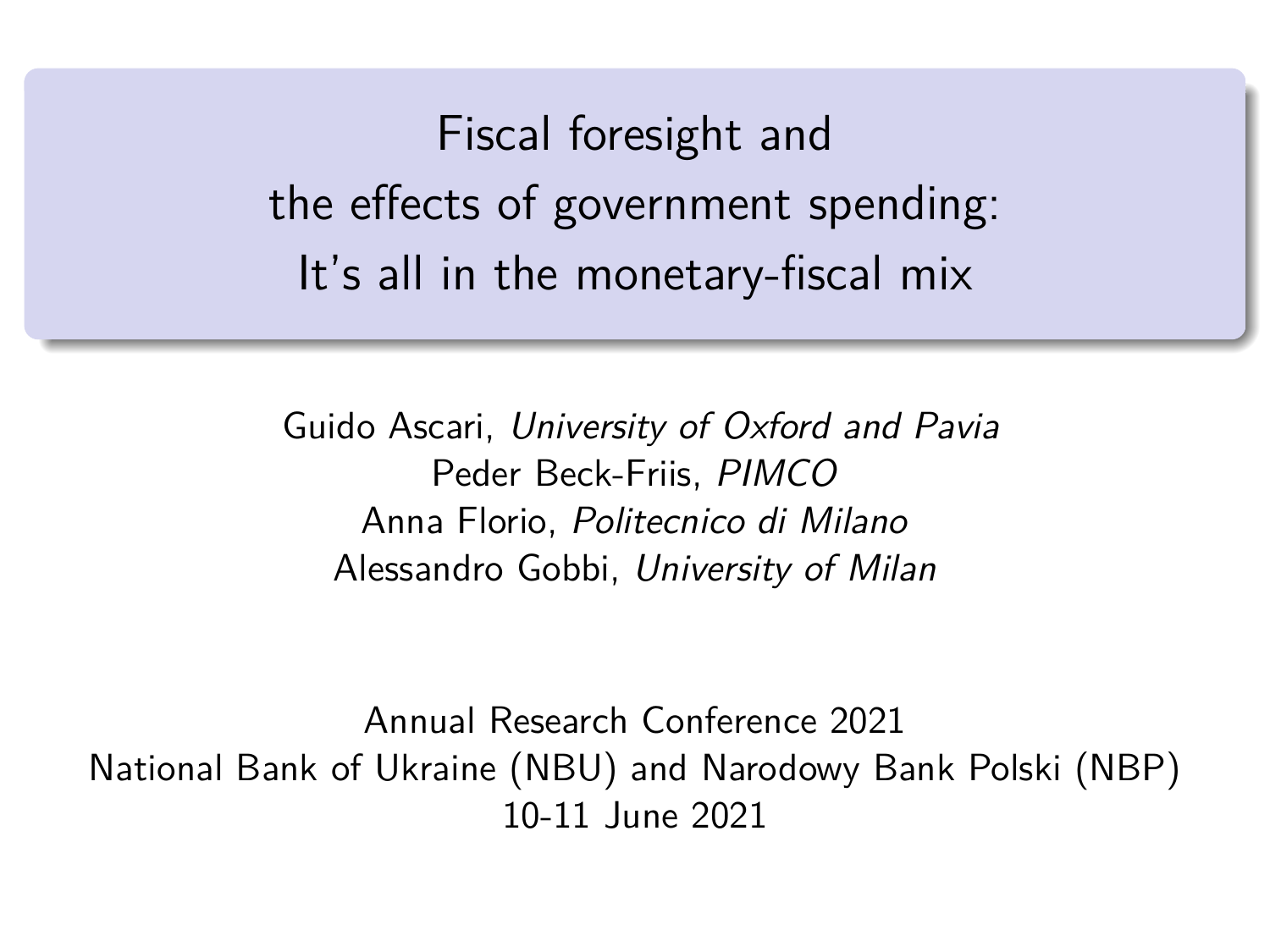- How does the economy respond to an anticipated rise in government spending?
- Changes in fiscal policy are preannounced: inside and outside lag
- Taking fiscal foresight into account, [Ramey \(2011\)](#page-18-0) shows that IRFs from SVAR give different results than [Blanchard and Perotti \(2002\)](#page-17-0)
	- $\bullet$  long sample: 1939q1-2008q4
	- with standard identification (BP choleski): output  $\uparrow$ , consumption  $\uparrow$ , hours  $\uparrow$ , real wage  $\uparrow \Rightarrow NK$
	- adding anticipation (war dates dummies): output  $\uparrow$ , consumption  $\downarrow$ , hours  $\uparrow\uparrow$ , real wage  $\downarrow \Rightarrow$  Neoclassical
- This evidence favours a neoclassical view over a Keynesian one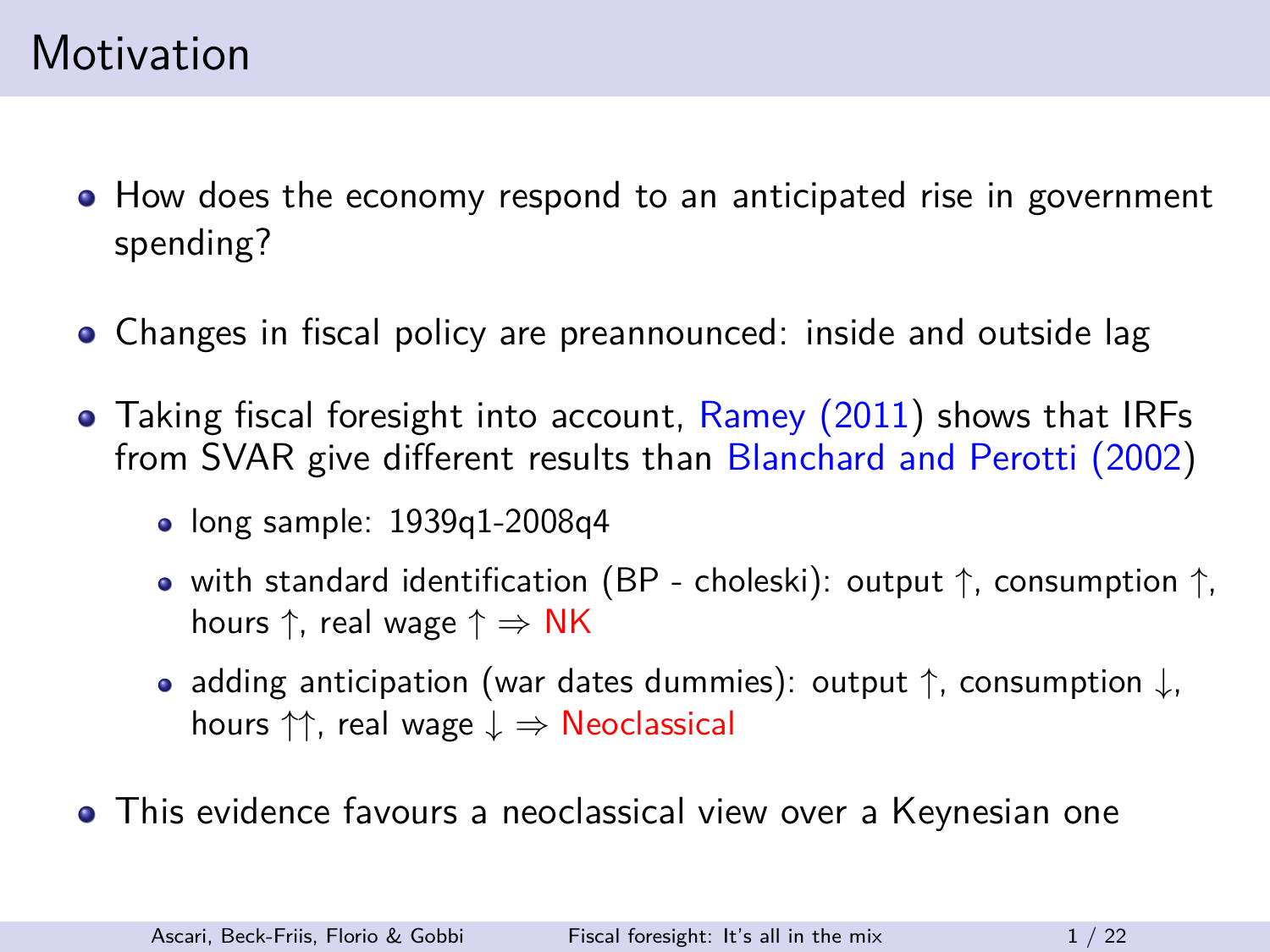# Empirical evidence by subsamples

Ramey (2011) defence spending shocks

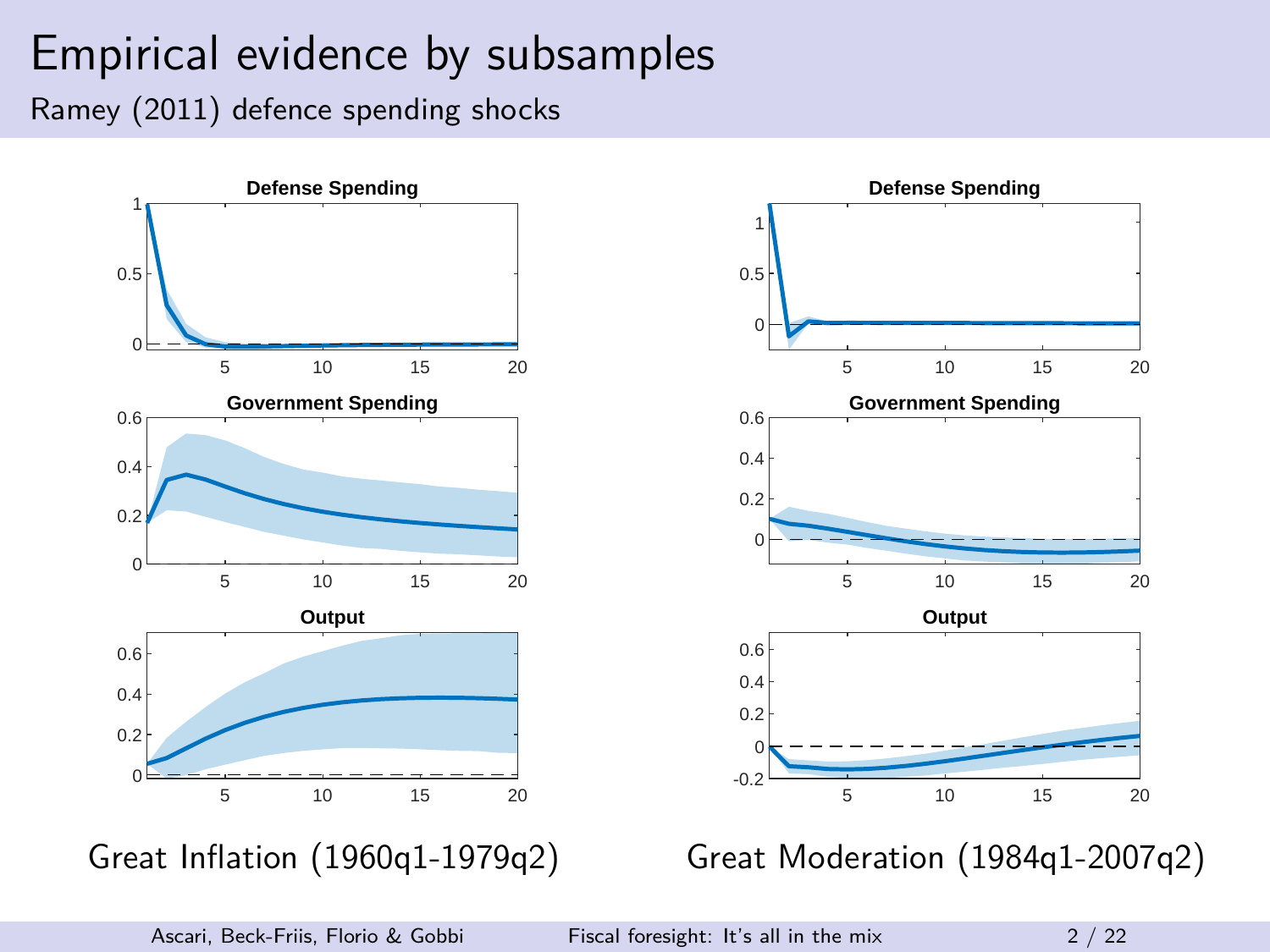# Why?

We extend the analysis taking monetary-fiscal interactions into account

### Great Moderation ⇒ **Monetary regime (M)**

central bank sets interest rates government adjusts deficits to stabilize real debt  $\Rightarrow$  Ricardian equivalence holds, no wealth effects on debt

### Great Inflation ⇒ **Fiscal regime (F)**

government sets deficits,

central bank accommodates rates to let inflation stabilize real debt

 $\Rightarrow$  fiscal theory at work, no Ricardian equivalence, wealth effects on debt

(e.g., [Bianchi and Melosi, 2017,](#page-17-1) [2014;](#page-17-2) [Bianchi, 2012;](#page-17-3) [Chung et al., 2007;](#page-17-4) [Sims, 2011;](#page-18-1) [Davig and Leeper, 2007,](#page-18-2) [2011\)](#page-18-3)

Ascari, Beck-Friis, Florio & Gobbi [Fiscal foresight: It's all in the mix](#page-0-0)  $3 / 22$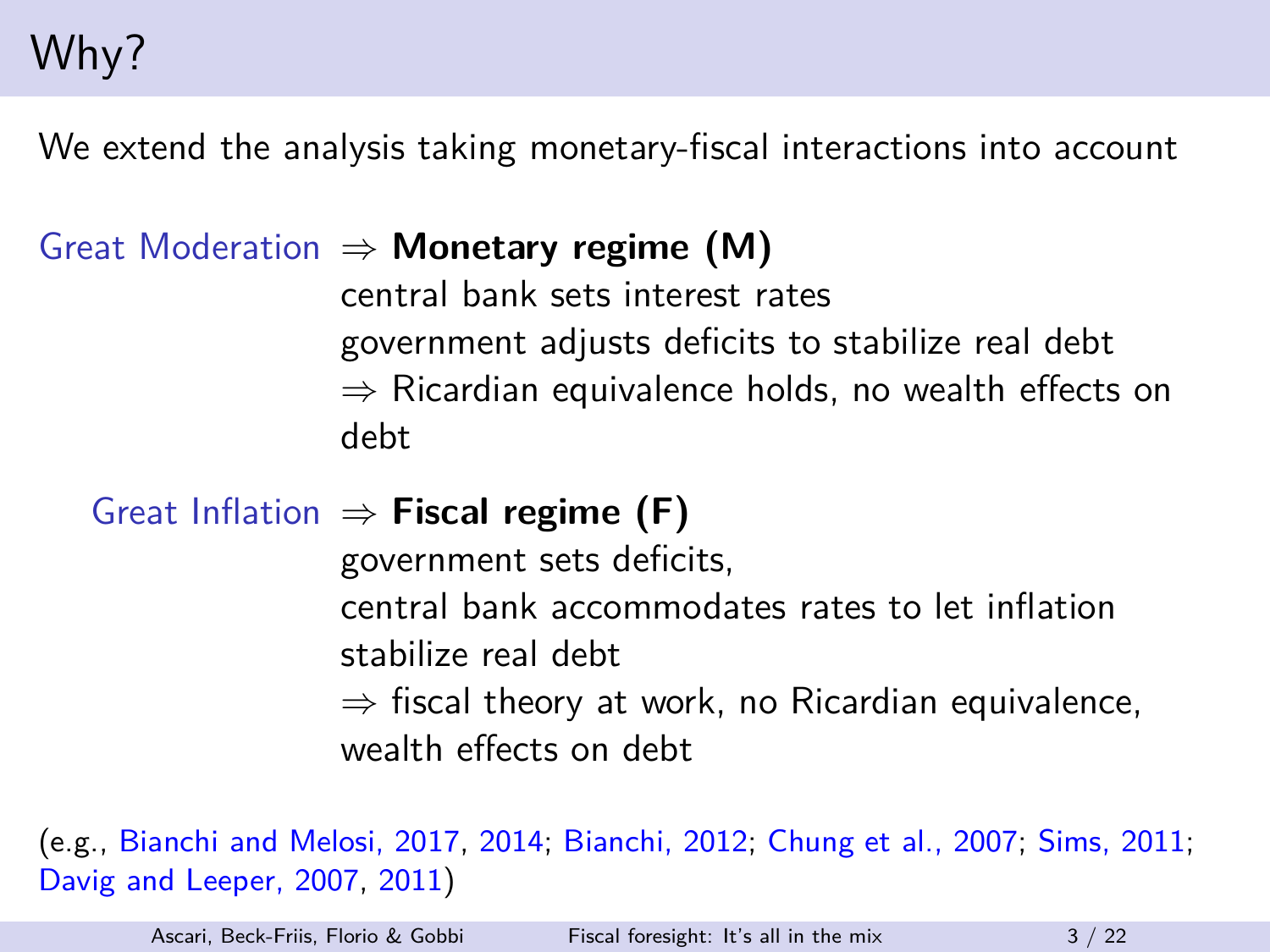Does fiscal foresight lead fiscal shocks to have different effects under regime M or F?

- Theoretically:
	- effects of anticipated government spending in regime M and F
	- analytics in a simple model & simulations [Smets and Wouters](#page-18-4) model
- **•** Empirically:
	- check empirical evidence with anticipation effects
	- check what happens under standard identification
- Explore the issue of non-fundamentalness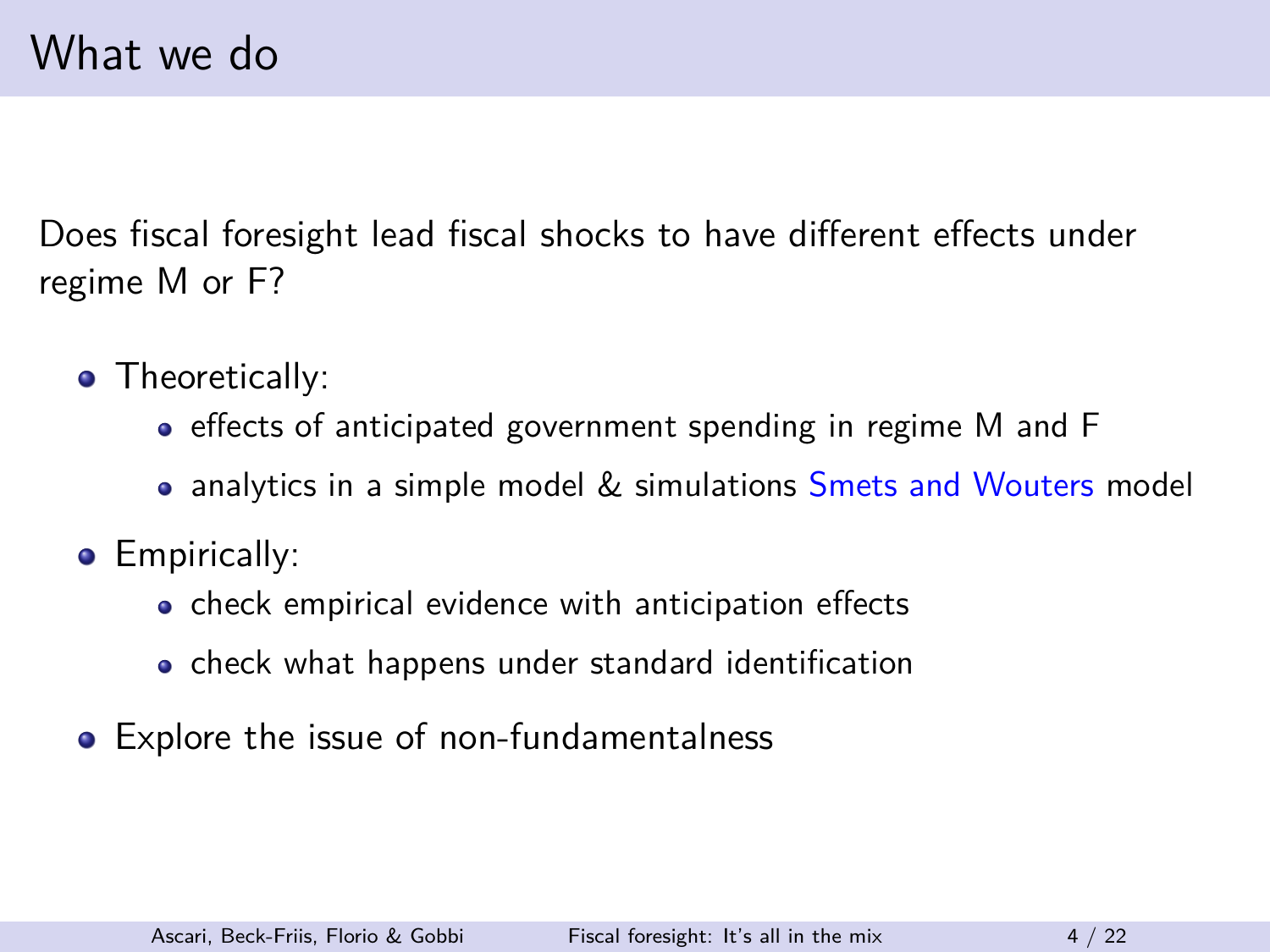### Results

- **•** Theoretically
	- $\rightarrow$  unanticipated GS shocks are expansionary in both regimes
	- $\rightarrow$  **anticipated** GS shocks are expansionary in regime F and contractionary in regime M **during the anticipation period**
- Empirical evidence corroborates theoretical results
	- $\rightarrow$  extend the VAR to include C, I, H, w
	- $\rightarrow$  use other measures of anticipated shocks as [Ramey and Shapiro \(1998\)](#page-18-5) and [Forni and Gambetti \(2016\)](#page-18-6).
	- $\rightarrow$  same results using the standard VAR identification by [Blanchard and](#page-17-0) [Perotti \(2002\)](#page-17-0)  $\Rightarrow$  no difference with the [Ramey \(2011\)](#page-18-0) measure
- **Conditional on the regime, shocks are fundamental**: Granger causality tests  $\Rightarrow$  no evidence that shocks could have been forecasted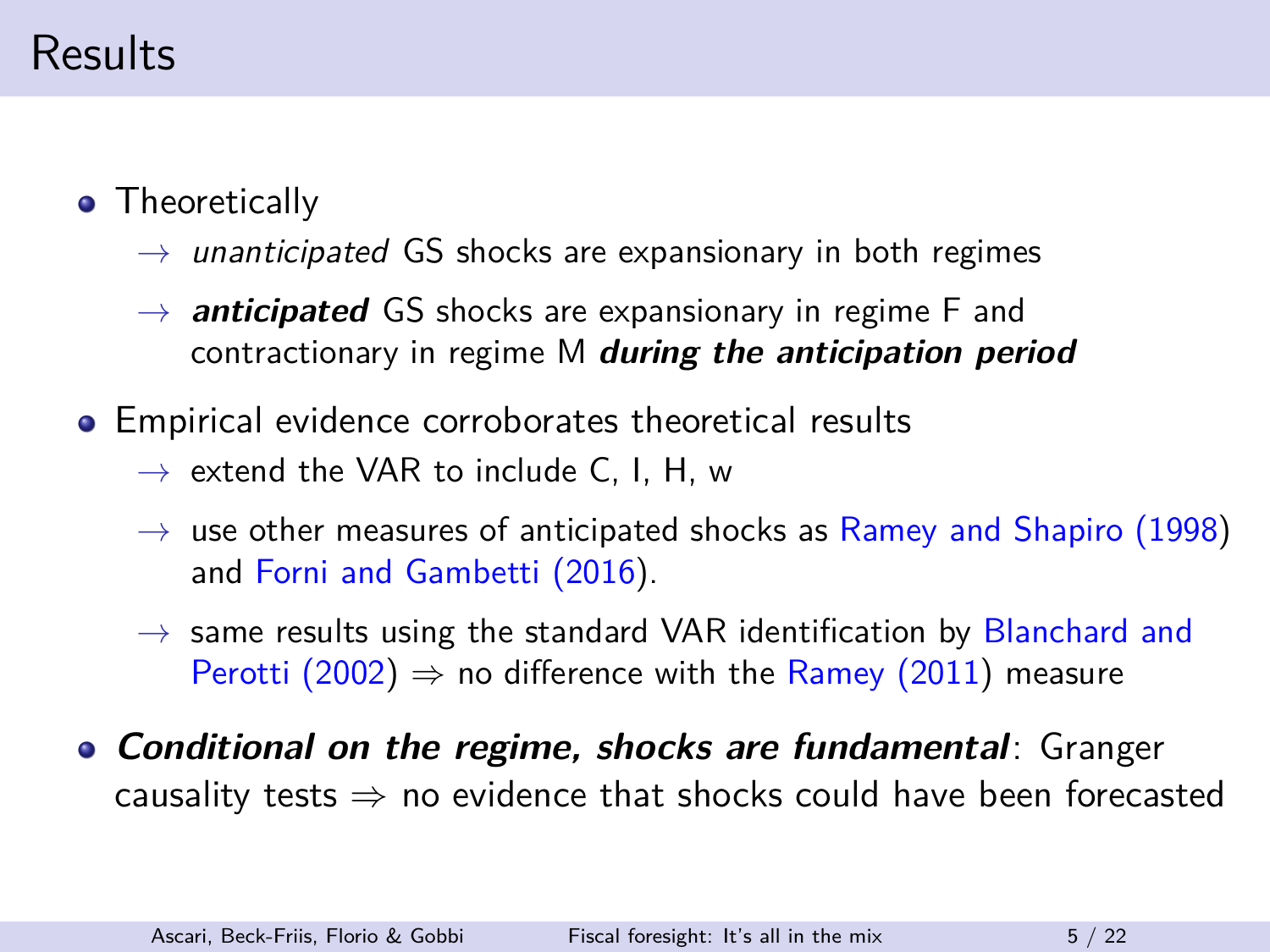### A simple New Keynesian model with fiscal policy block

[Beck-Friis and Willems \(2017\)](#page-17-5)

$$
\hat{y}_t - \alpha_1 \tilde{g}_t = \mathbb{E}_t \hat{y}_{t+1} - \alpha_1 \mathbb{E}_t \tilde{g}_{t+1} - \alpha_2 [\hat{i}_t - \mathbb{E}_t \hat{\pi}_{t+1}]
$$
 (Euler)  
\n
$$
\hat{\pi}_t = \beta \mathbb{E}_t [\hat{\pi}_{t+1}] + \kappa \alpha_3 \hat{y}_t - \kappa \alpha_4 \tilde{g}_t
$$
 (Philips curve)  
\n
$$
\hat{i}_t = \phi \hat{\pi}_t
$$
 (Taylor rule)  
\n
$$
\tilde{b}_t = \frac{1}{\beta} \tilde{b}_{t-1} - \frac{1}{\beta} (\tilde{\tau}_t - \tilde{g}_t) - \frac{1}{\beta} \frac{b}{y} \hat{\pi}_t + \frac{b}{y} \hat{i}_t
$$
 (Government b.c.)  
\n
$$
\tilde{\tau}_t = \psi \tilde{b}_{t-1} + \varepsilon_t^{\tau}
$$
 (Tax rule)  
\n
$$
\tilde{g}_t = \rho \tilde{g}_{t-1} + \varepsilon_t^{\xi}
$$
 (Government spending rule)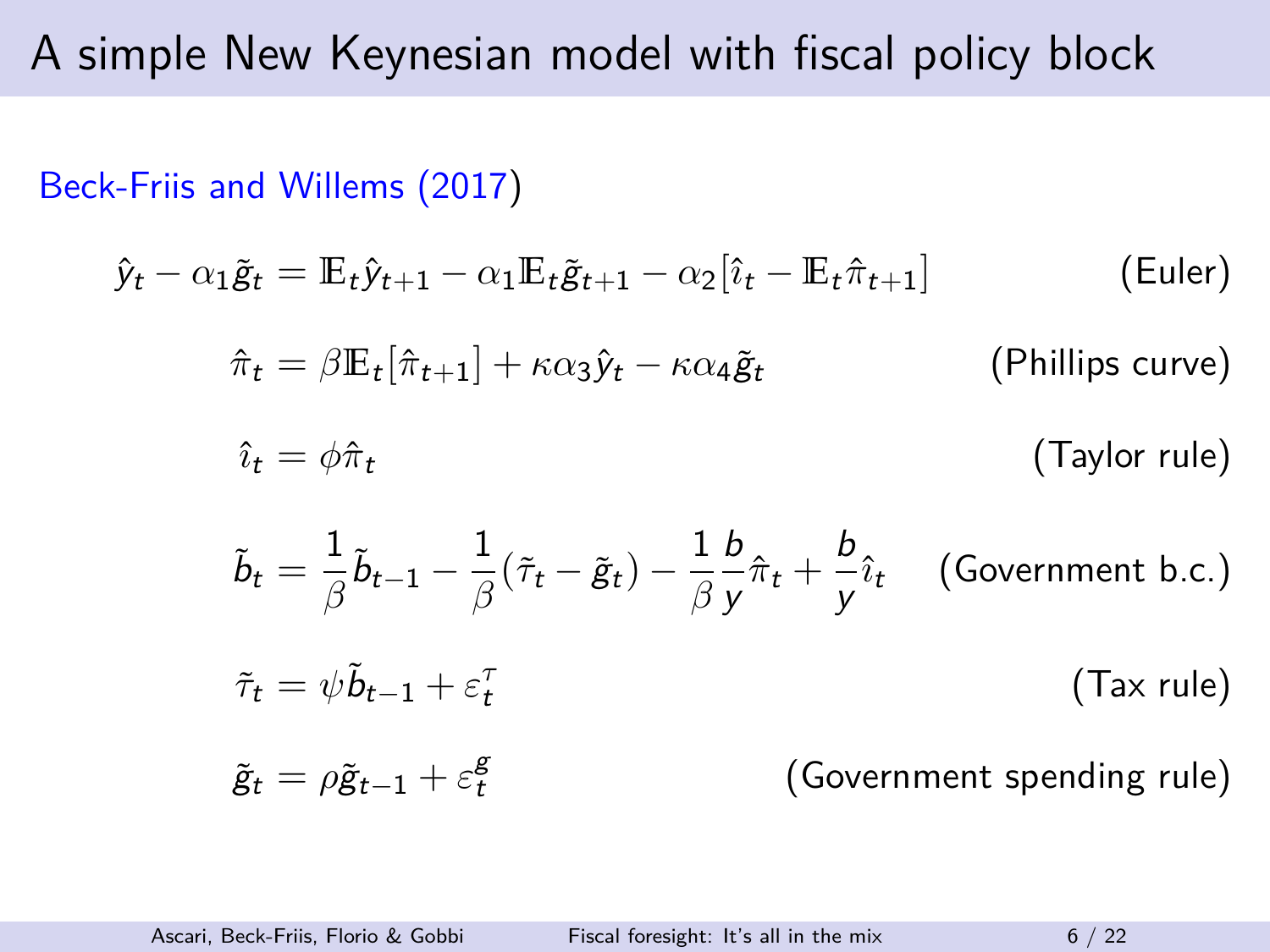# Monetary and fiscal parametrization

### Monetary regime

- active monetary policy: *φ >* 1
- **•** passive fiscal policy:  $\psi > 1 \beta$

### Fiscal regime

- passive monetary policy: *φ <* 1
- active fiscal policy: *ψ <* 1 − *β*

We calculate analytically both anticipated and unanticipated GS multipliers on output for different degree of anticipation under the two regimes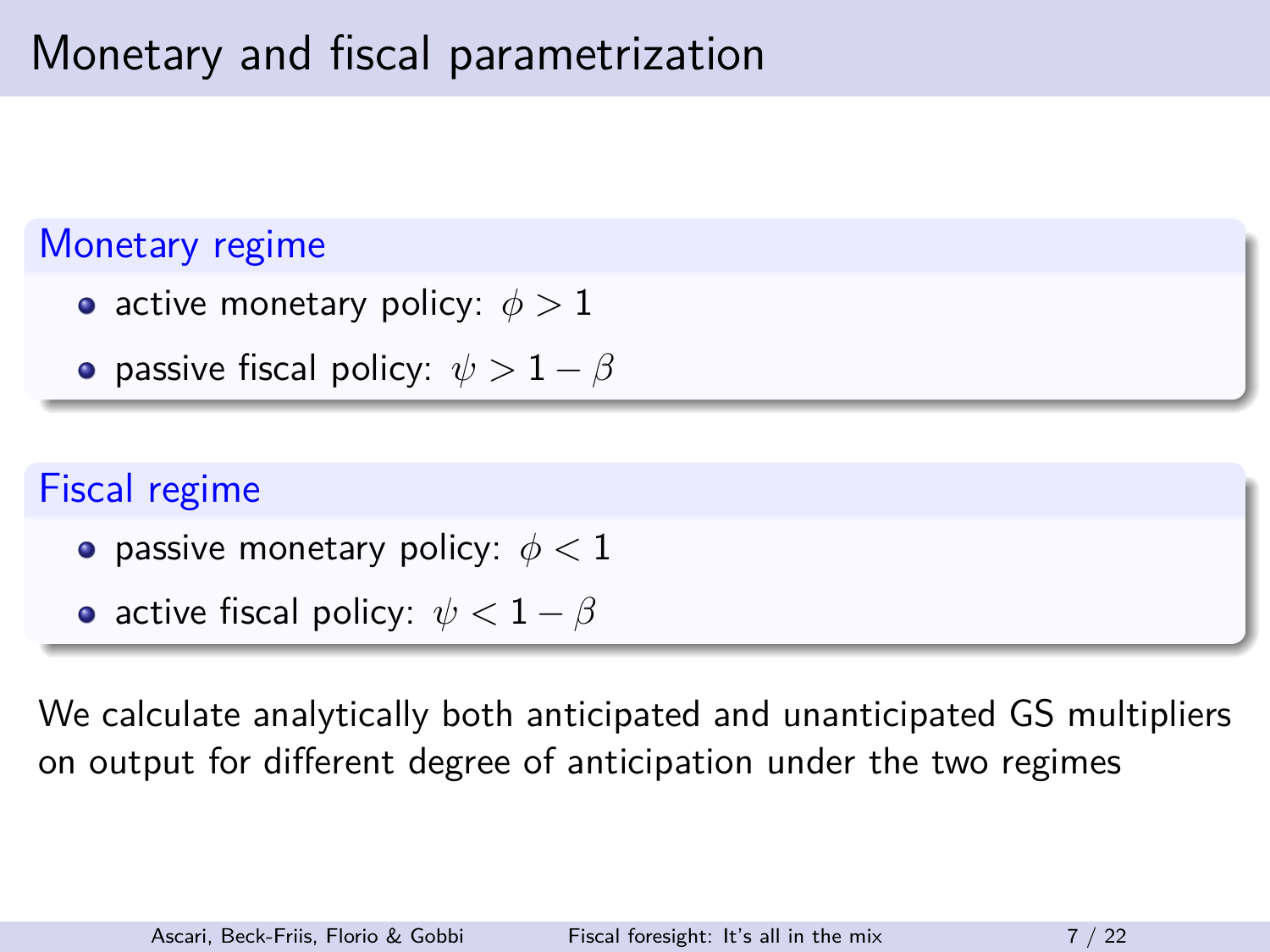### Monetary regime

- <span id="page-8-0"></span>Unanticipated multipliers: Positive
	- shifts of labor supply (Neoclassical negative wealth effect)
	- shifts of labor demand (sticky prices)
- Anticipated multipliers : Negative
	- Two competing effects
	- 1.  $\pi^e \uparrow \Rightarrow r \downarrow \Rightarrow c \uparrow$  (real interest rate channel)
	- 2.  $c^e \downarrow \Rightarrow c \downarrow$  (negative wealth effect + consumption smoothing)
	- Potentially ambiguous response of current demand
	- For a standard calibration, demand and output decreases in the anticipation period
	- anticipated G shock lowers consumption, as it is fiscally backed

[Effects on inflation and real debt](#page-19-0)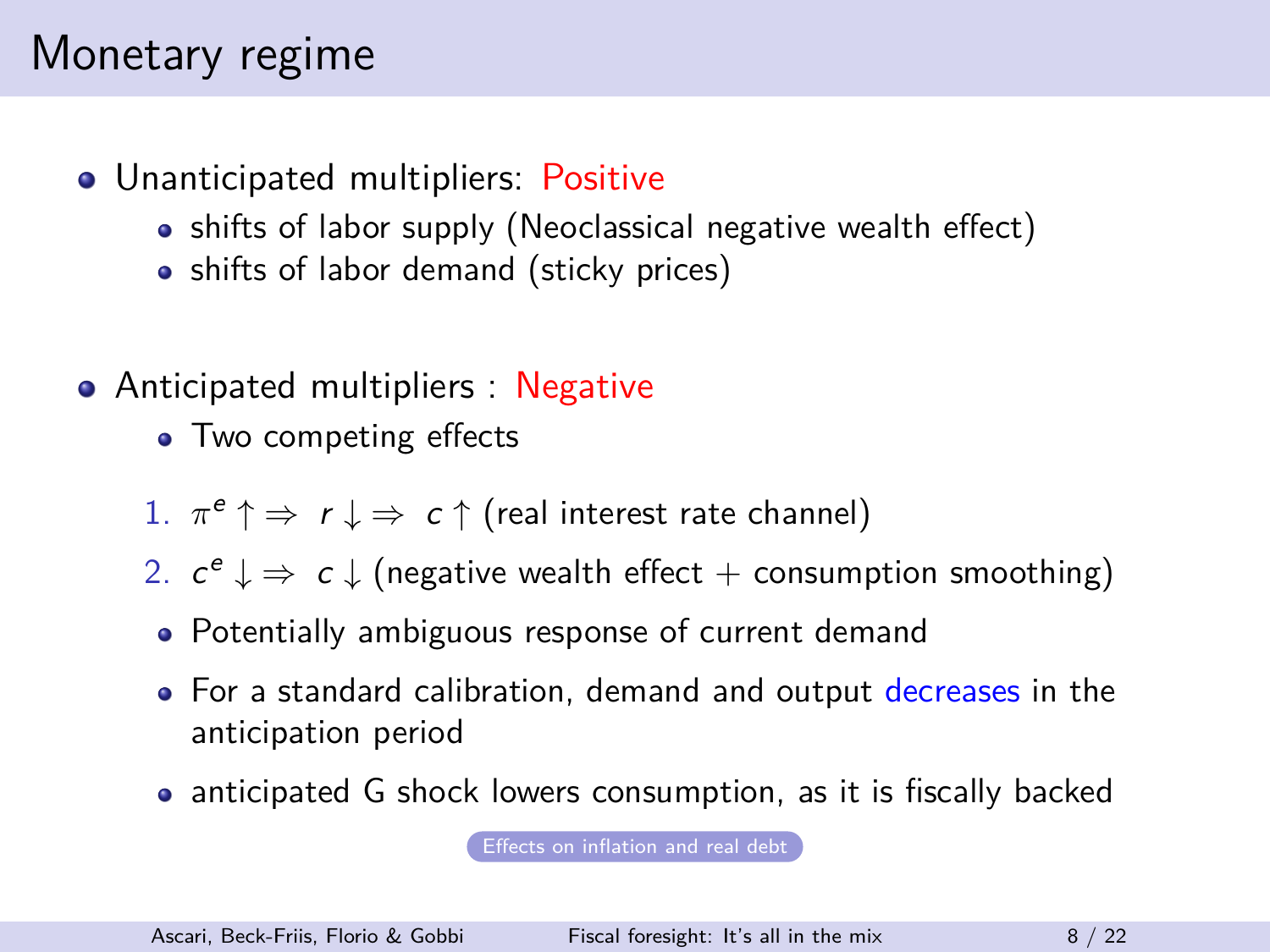## Fiscal regime

- Unanticipated multipliers: Positive
	- Two additional nominal wealth effects (shut down under M)
		- $TM_F^y(0, k)$  newly-issued bonds increase net wealth for the households (equivalent to a debt-financed tax cut)
		- fiscal inflation tax: inflation erodes the real value of existing debt
	- Keynesian and nominal wealth effects are both expansionary upon implementation (our calibration)

 $\textit{GSM}^y_\textit{F} > \textit{GSM}^y_\textit{M}$ 

- Anticipated multipliers: Positive
	- Same intuition: Keynesian effect  $+$  nominal wealth effect
		- Keynesian effect contractionary during anticipation
		- nominal wealth effect expansionary during anticipation
		- Nominal wealth effect dominates  $\Rightarrow$  two bursts of activity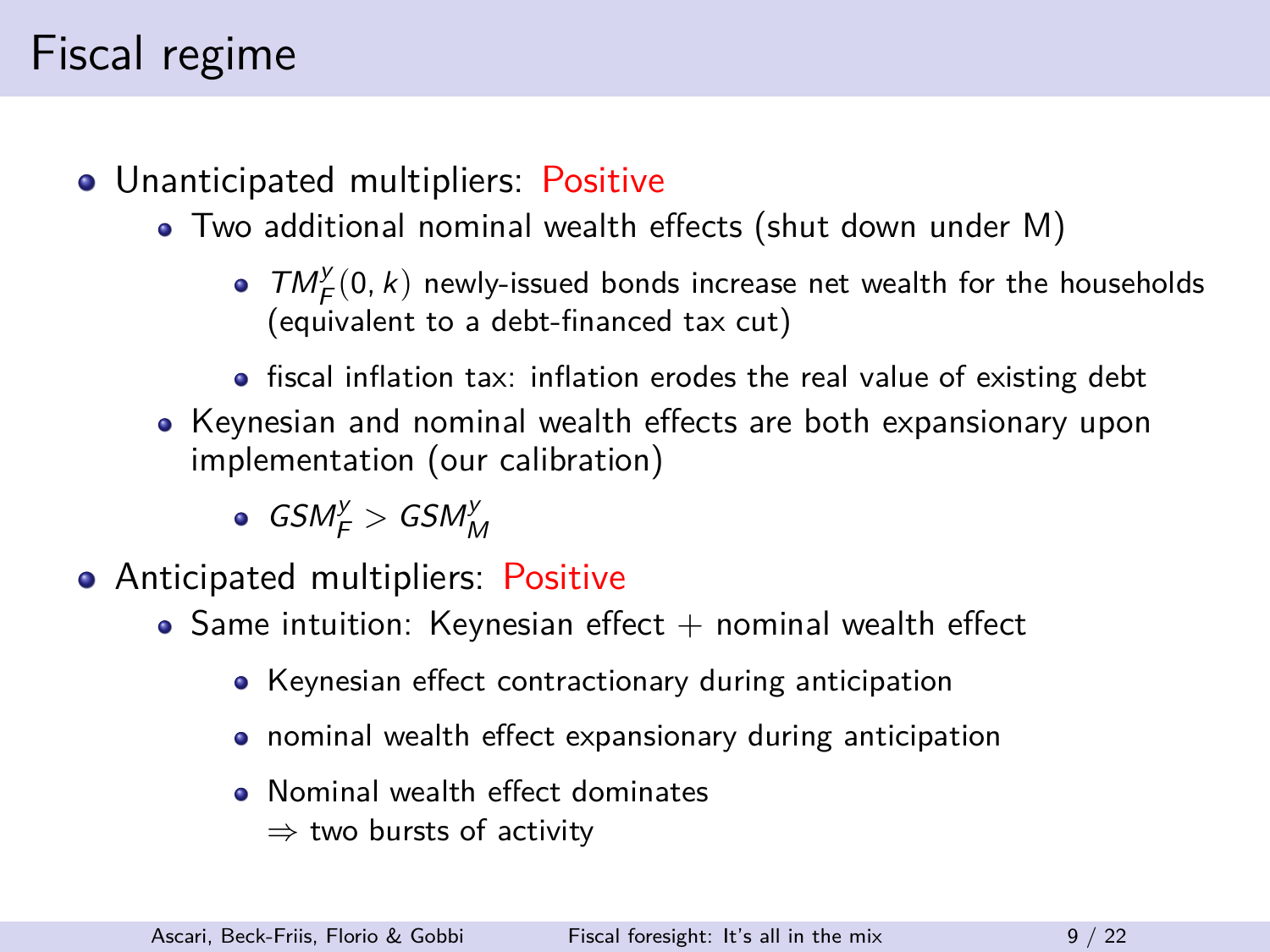### Output response to an announced fiscal expansion

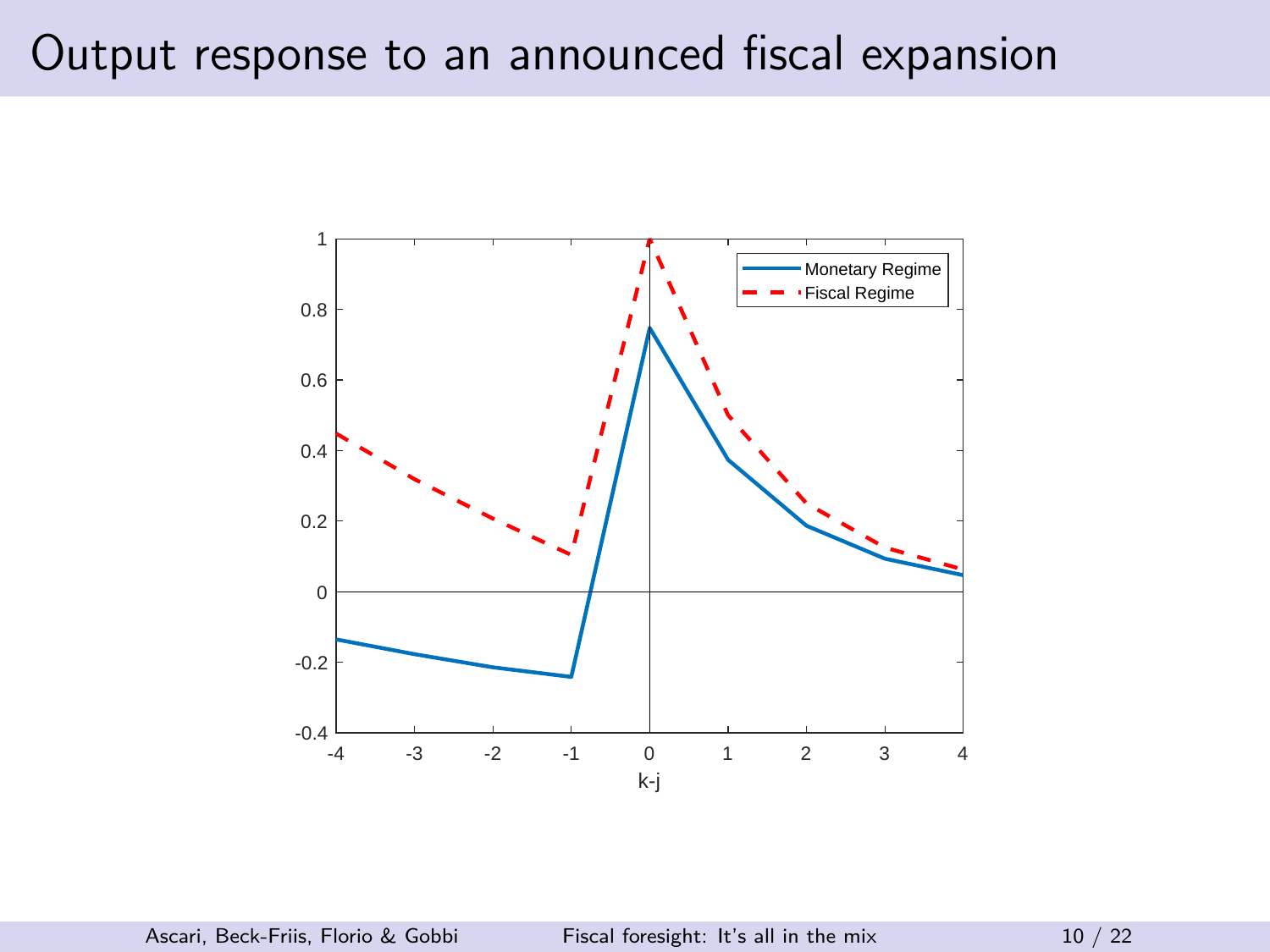### Smets and Wouters with 4-period anticipation



Anticipated shock: opposite behavior in the anticipation period; Unanticipated shock: same behavior (except for investment, consumption)

Ascari, Beck-Friis, Florio & Gobbi [Fiscal foresight: It's all in the mix](#page-0-0) 11 / 22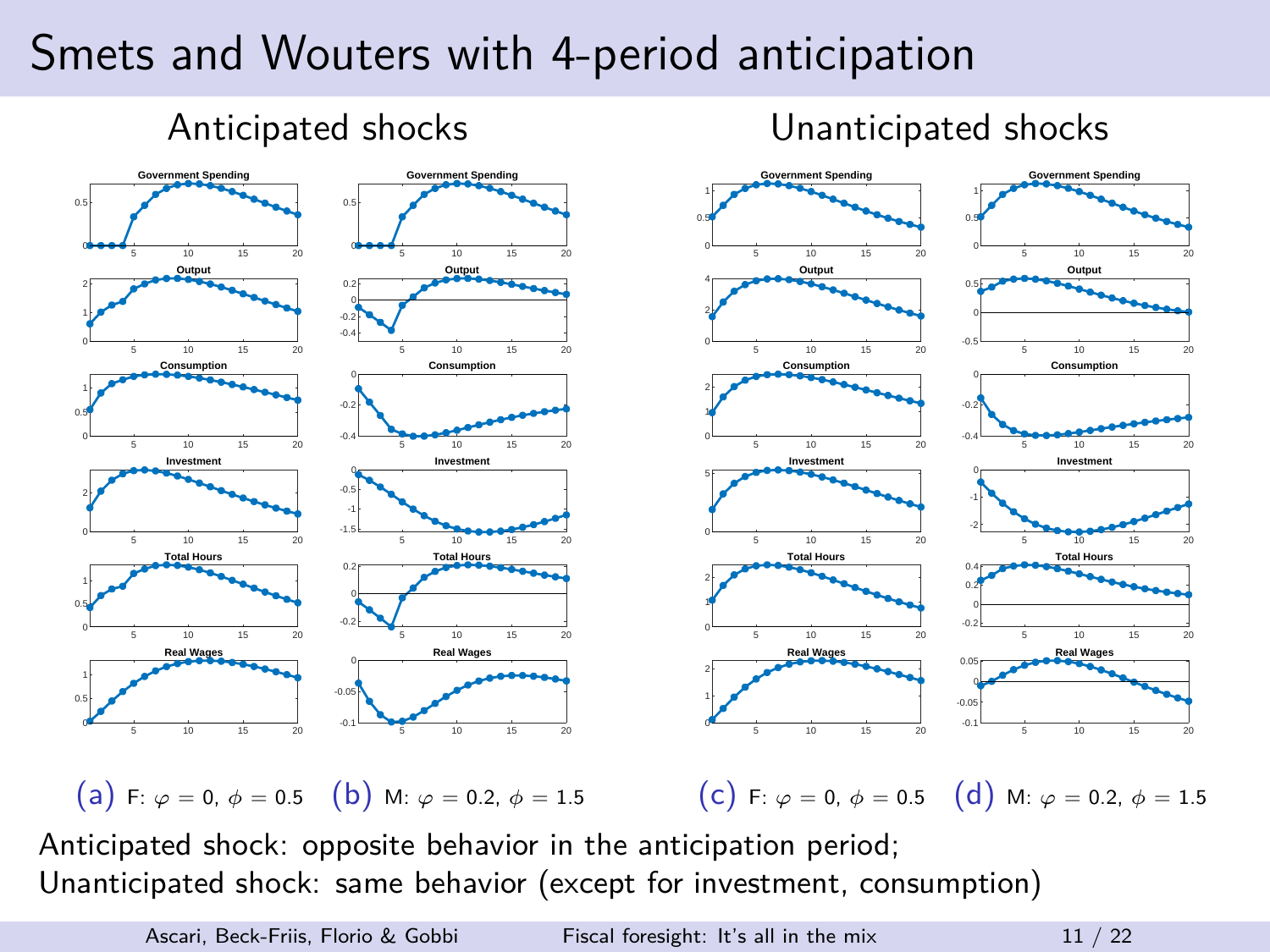### Empirical evidence: Unanticipated shocks

M: 1984q1-2007q2

### F: 1966q4-1979q2



- Unanticipated shocks are identified as innovations to forecast errors using SPF data, [Auerbach and](#page-17-6) [Gorodnichenko \(2012\)](#page-17-6)
- o no clear-cut differences between the two regimes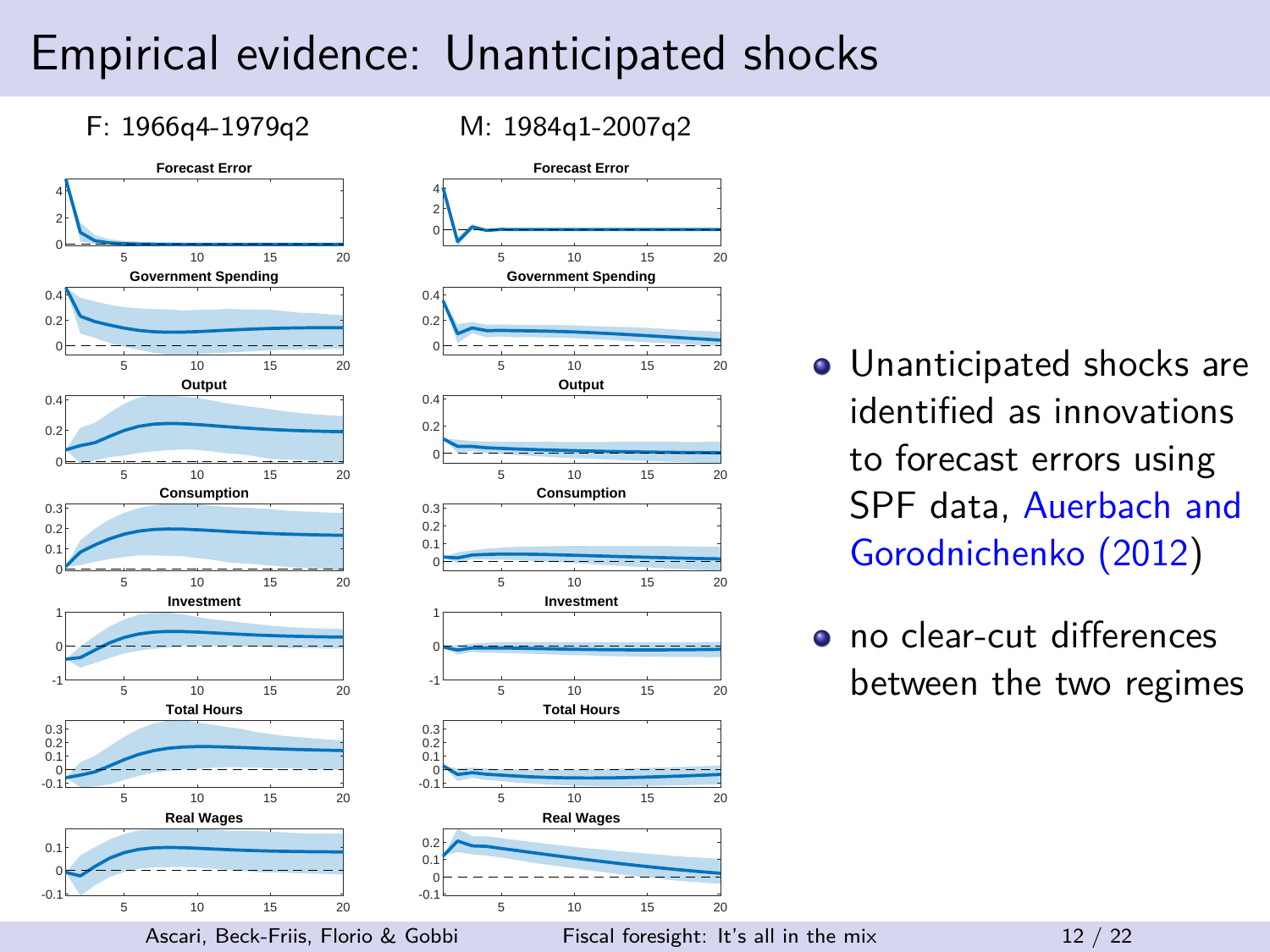### Additional empirical evidence: Anticipated shocks

M: 1984q1-2007q2

F: 1960q1-1979q2



### [Ramey \(2011\)](#page-18-0) defence spending shocks with larger VAR

Ascari, Beck-Friis, Florio & Gobbi [Fiscal foresight: It's all in the mix](#page-0-0) 13 / 22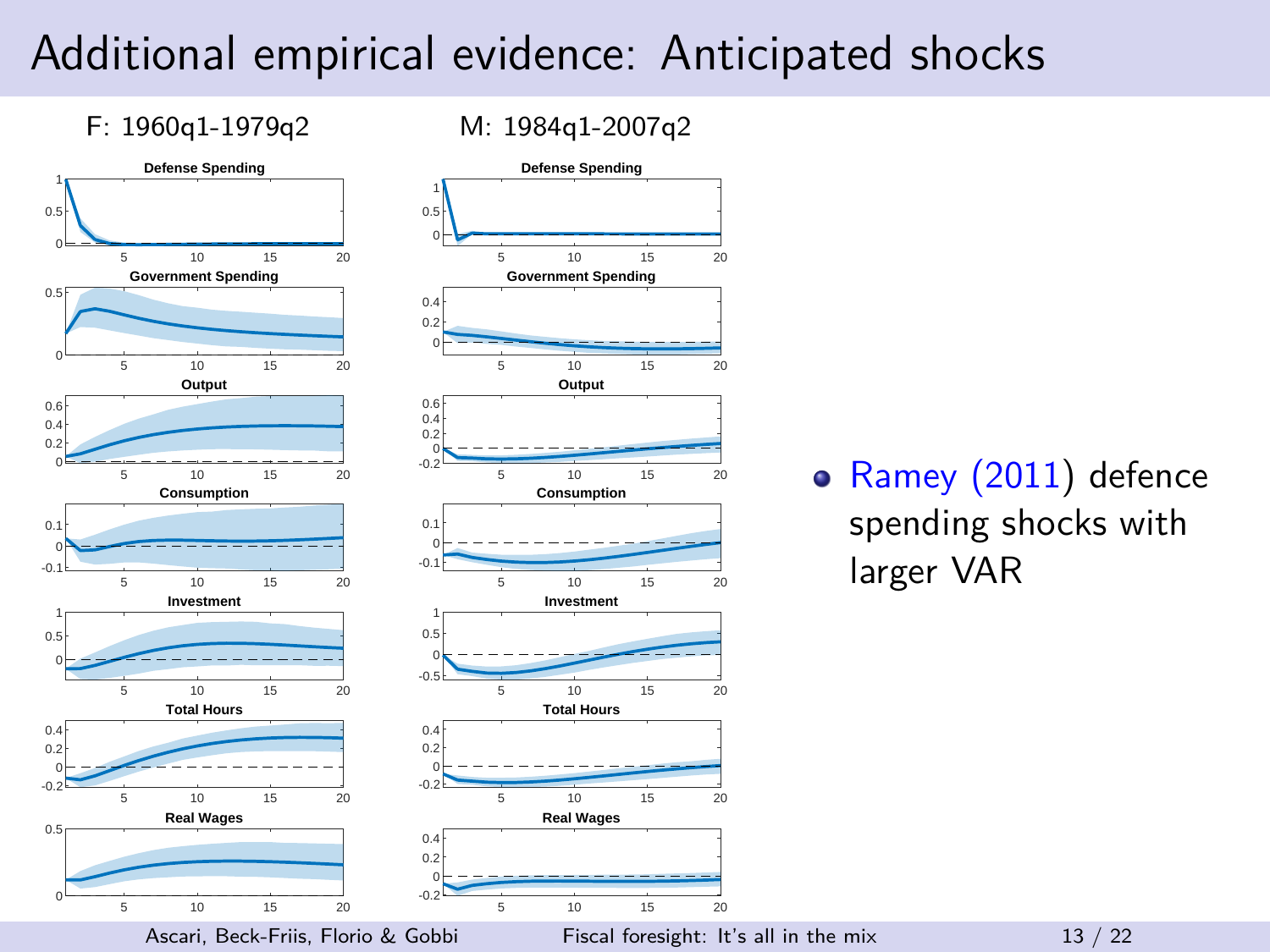### Additional empirical evidence: Anticipated shocks

M: 1984q1-2007q2

### F: 1960q1-1979q2



- F: [Ramey and Shapiro](#page-18-5) [\(1998\)](#page-18-5) narrative defence spending
- M: [Forni and Gambetti](#page-18-6)  $(2016) \Rightarrow$  $(2016) \Rightarrow$  SPF forecast of future spending growth in the next four quarters F(1,4), ordered second in the VAR

Ascari, Beck-Friis, Florio & Gobbi [Fiscal foresight: It's all in the mix](#page-0-0) 14 / 22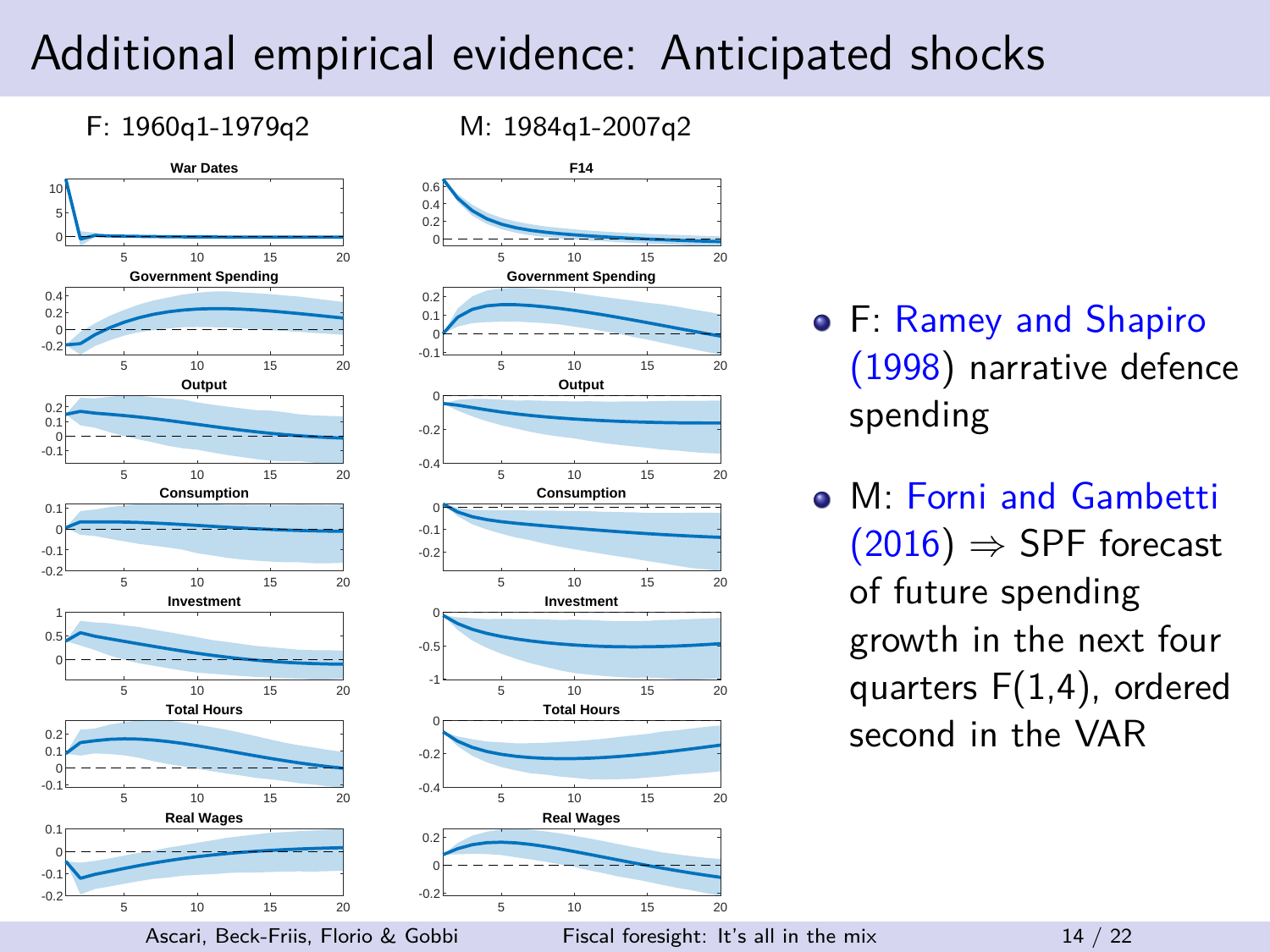# Additional empirical evidence: Standard BP identification

<span id="page-15-0"></span>

- [Blanchard and Perotti \(2002\)](#page-17-0) standard recursive identification with government spending ordered first (no distinction anticipated vs. unanticipated shocks)
- **No difference with fiscal foresight VARs and theoretical results for anticipated shocks**
- **O** Under F: anticipated and unanticipated shocks are both expansionary, cannot tell apart
- Under M: fall in output thus supporting the idea that anticipation effects are the main transmission mechanism of fiscal shocks
- $\bullet$  once controlling for the regime, shocks may become fundamental

[Tests of Fundamentalness](#page-20-0)

Ascari, Beck-Friis, Florio & Gobbi [Fiscal foresight: It's all in the mix](#page-0-0) 15 / 22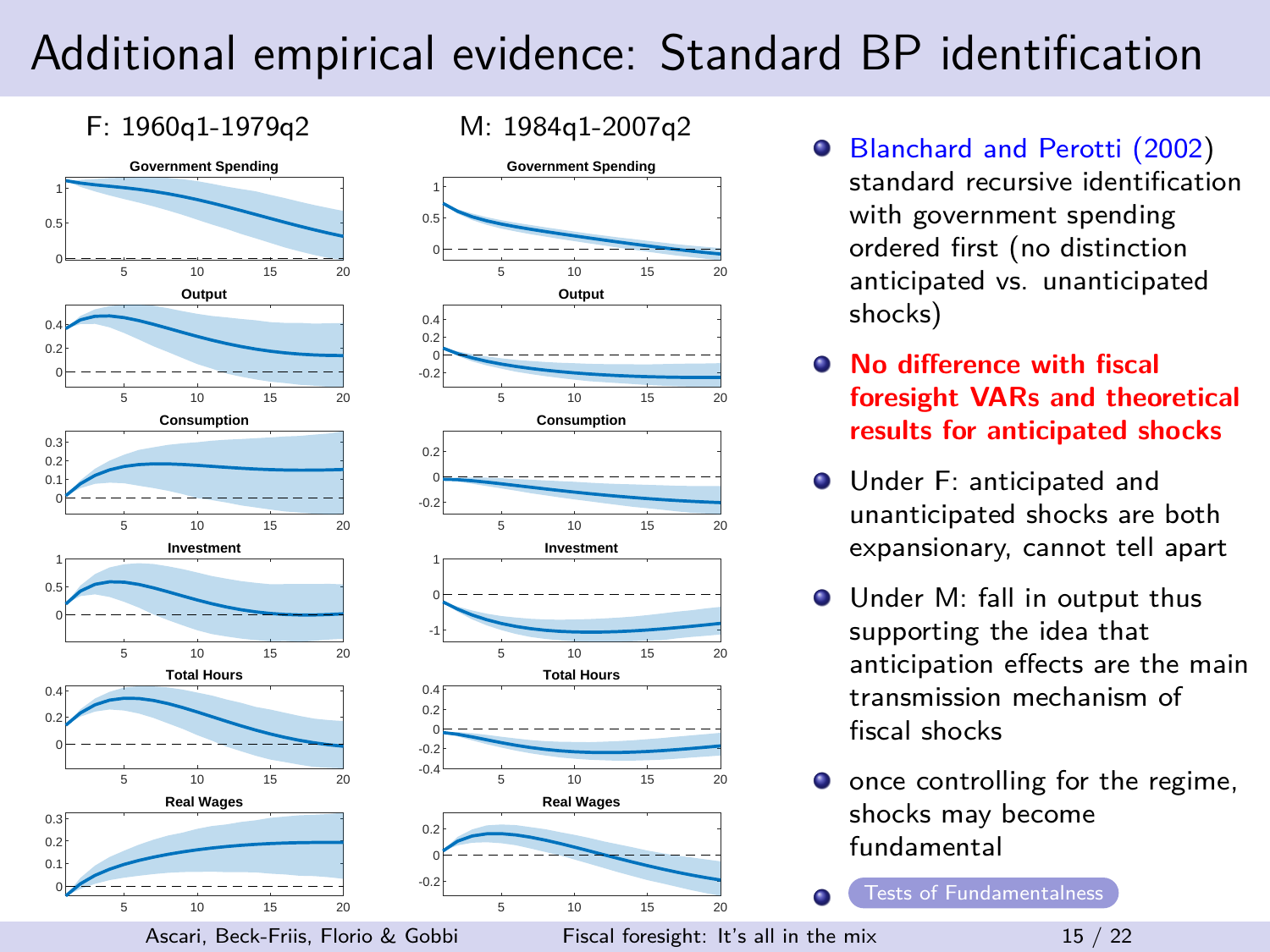# **Conclusions**

- Fiscal foresight: fiscal shocks are mostly anticipated
- Theoretically effects of anticipated government spending depends crucially on the fiscal-monetary policy mix
	- expansionary in a F regime
	- contractionary in a M regime
- Data support this robust theoretical implication
- Measures of anticipated G shocks in the literature can help to empirically distinguish between the two regimes
- We were able to reconcile conflicting results in the empirical literature, that disappear conditioning the estimates on the existing monetary-fiscal policy mix
- It could be (un)wise to anticipate future fiscal policies, depending on the regime in place.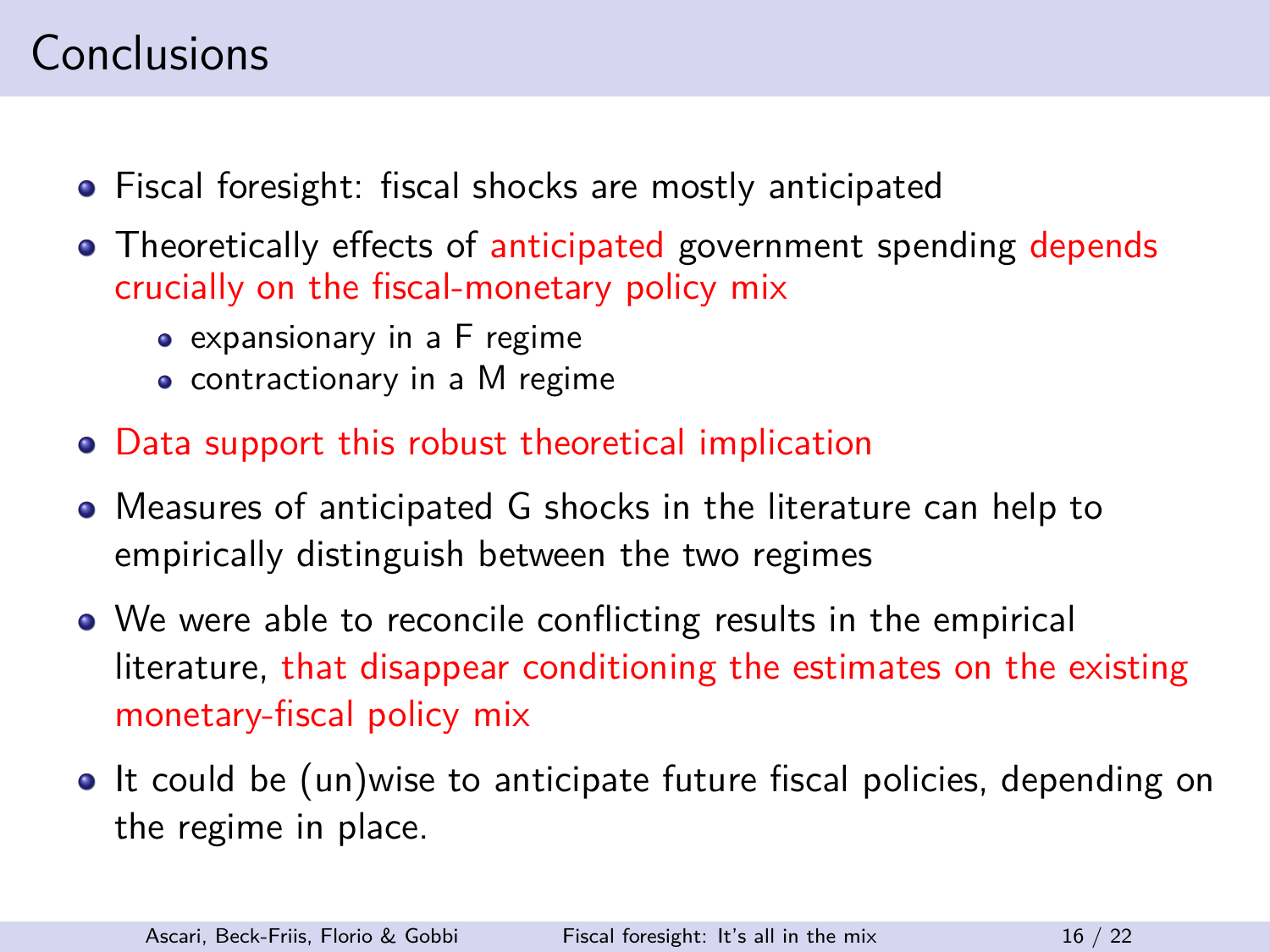- <span id="page-17-6"></span>AUERBACH, A. J. AND Y. GORODNICHENKO (2012): "Measuring the Output Responses to Fiscal Policy," American Economic Journal: Economic Policy, 4,  $1 - 27$
- <span id="page-17-5"></span>BECK-FRIIS, P. AND T. WILLEMS (2017): "Dissecting fiscal multipliers under the fiscal theory of the price level," European Economic Review, 95, 62–83.
- <span id="page-17-3"></span>BIANCHI, F. (2012): "Evolving Monetary/Fiscal Policy Mix in the United States," American Economic Review, 102, 167–72.
- <span id="page-17-2"></span>BIANCHI, F. AND L. MELOSI (2014): "Dormant Shocks and Fiscal Virtue," NBER Macroeconomics Annual, 28, 1–46.
- <span id="page-17-1"></span>———— (2017): "Escaping the Great Recession," *American Economic Review*, 107, 1030–58.
- <span id="page-17-0"></span>BLANCHARD, O. AND R. PEROTTI (2002): "An Empirical Characterization of the Dynamic Effects of Changes in Government Spending and Taxes on Output," The Quarterly Journal of Economics, 117, 1329–1368.
- <span id="page-17-4"></span>Chung, H., T. Davig, and E. M. Leeper (2007): "Monetary and Fiscal Policy Switching," Journal of Money, Credit and Banking, 39, 809–842.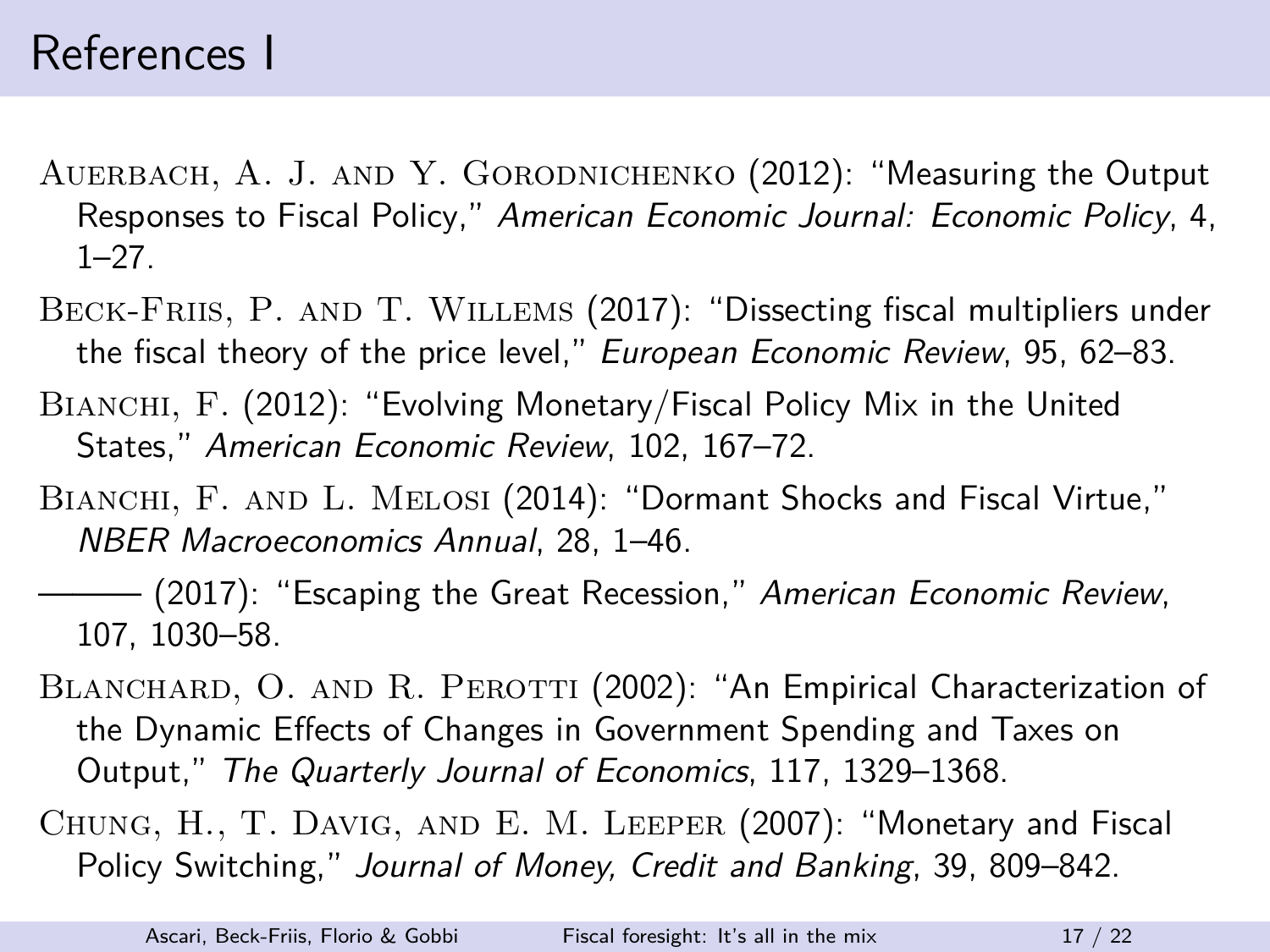### References II

<span id="page-18-2"></span>DAVIG, T. AND E. M. LEEPER (2007): "Fluctuating Macro Policies and the Fiscal Theory," in NBER Macroeconomics Annual 2006, Volume 21, National Bureau of Economic Research, Inc, NBER Chapters, 247–316.

<span id="page-18-3"></span>——— (2011): "Monetary-fiscal policy interactions and fiscal stimulus," European Economic Review, 55, 211–227.

- <span id="page-18-6"></span>FORNI, M. AND L. GAMBETTI (2016): "Government spending shocks in open economy VARs," Journal of International Economics, 99, 68–84.
- <span id="page-18-0"></span>Ramey, V. A. (2011): "Identifying Government Spending Shocks: It's all in the Timing," The Quarterly Journal of Economics, 126, 1–50.
- <span id="page-18-5"></span>RAMEY, V. A. AND M. D. SHAPIRO (1998): "Costly capital reallocation and the effects of government spending," Carnegie-Rochester Conference Series on Public Policy, 48, 145–194.
- <span id="page-18-1"></span>Sims, C. (2011): "Stepping on a rake: The role of fiscal policy in the inflation of the 1970s," European Economic Review, 55, 48–56.
- <span id="page-18-4"></span>SMETS, F. AND R. WOUTERS (2007): "Shocks and Frictions in US Business Cycles: A Bayesian DSGE Approach," American Economic Review, 97, 586–606.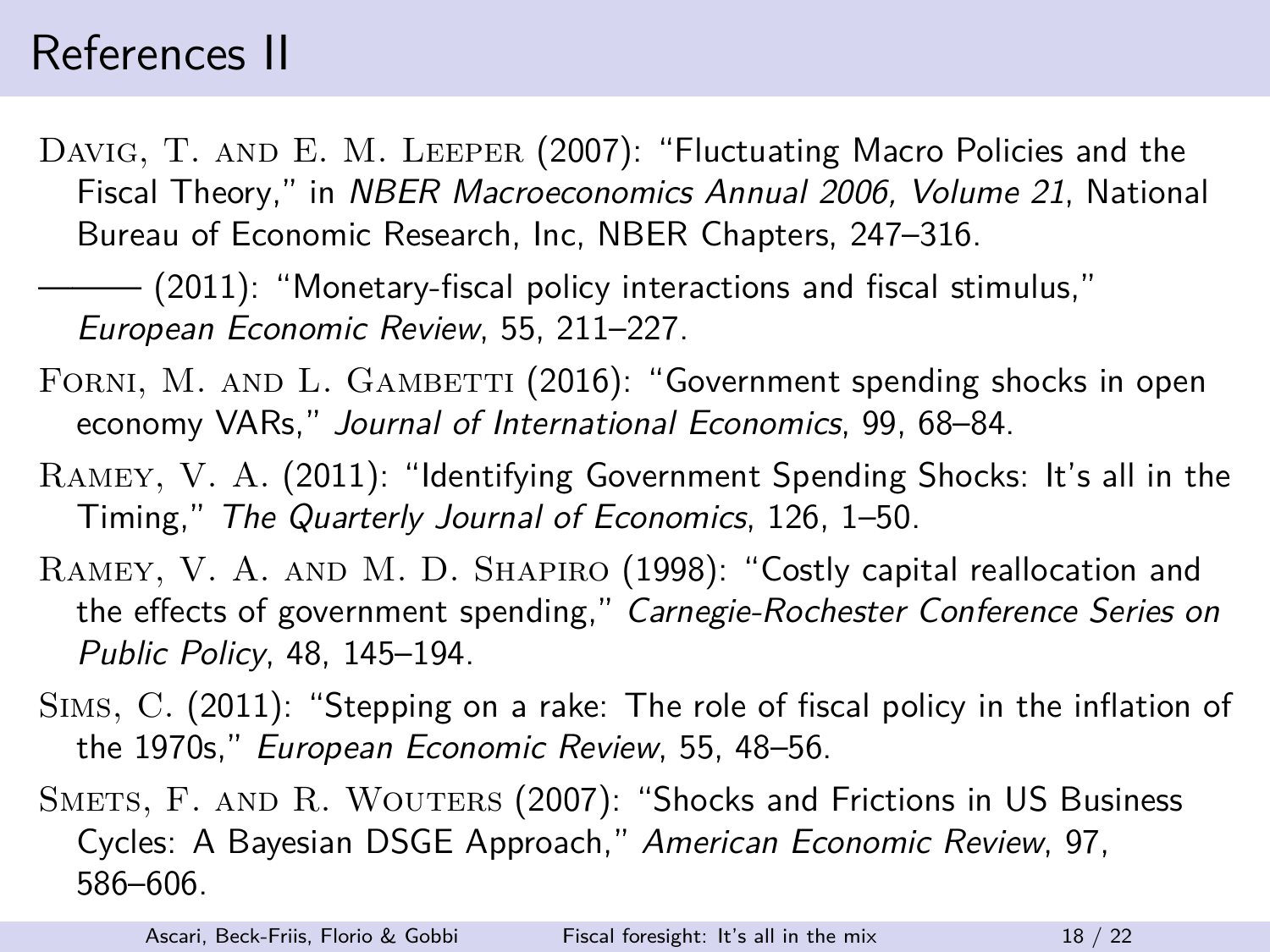### Monetary regime: Anticipated multipliers

Effect on inflation and real debt

- <span id="page-19-0"></span>• Ambiguous effects on inflation
	- Y ↓ ⇒ *π* ↓
	- *π* <sup>e</sup> ↑ ⇒ *π* ↑
- Ambiguous effects on real debt
	- depends on the real interest rate (cost of servicing the debt)
	- in turn, it depends on inflation and how hawkish the central bank is

[return AGSM](#page-8-0)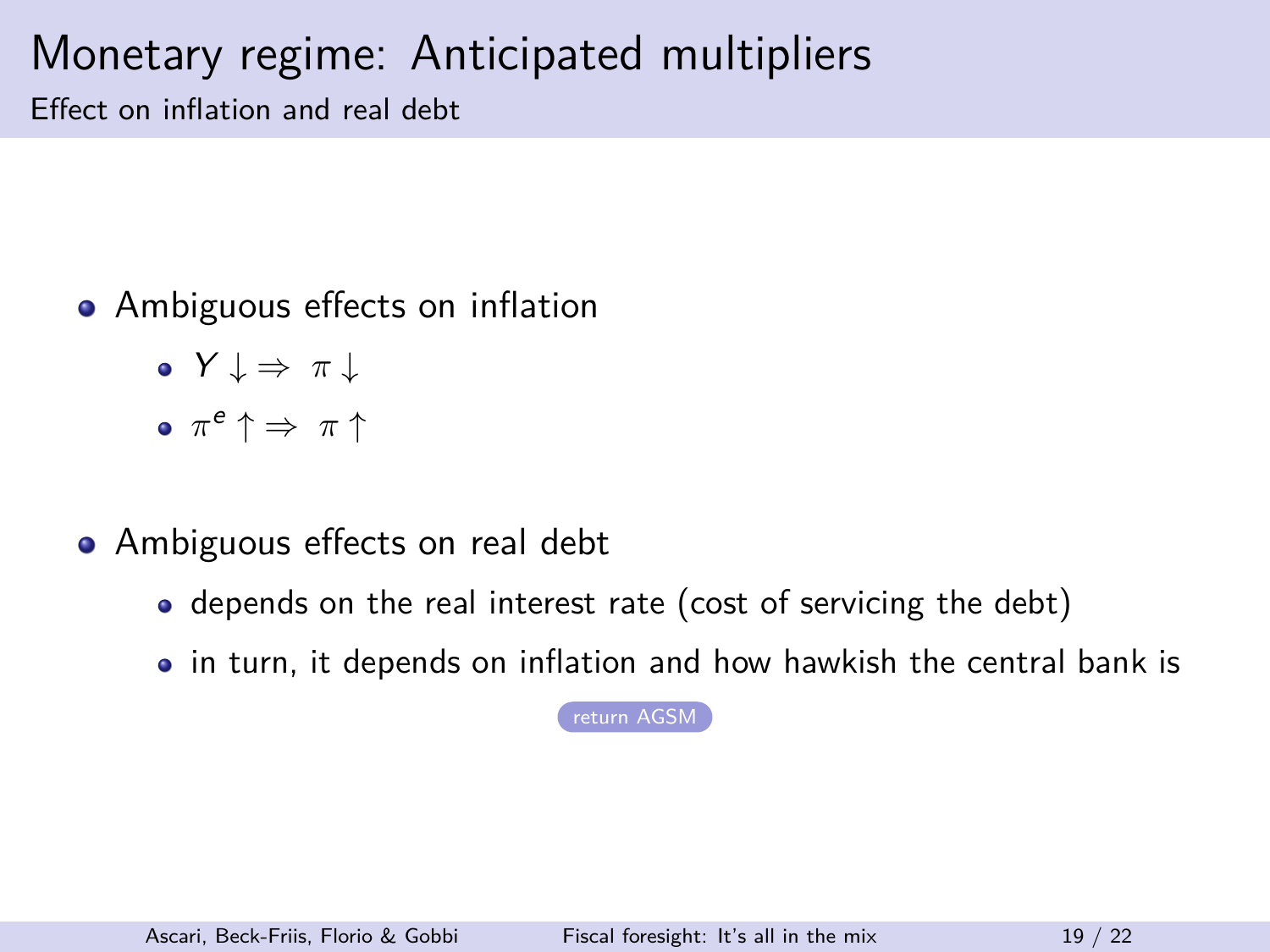## <span id="page-20-0"></span>Fundamentalness: [Ramey'](#page-18-0)s [\(2011\)](#page-18-0) Granger causality test

#### Granger-causality tests between the residual from

#### the [Blanchard and Perotti \(2002\)](#page-17-0) VAR and [Ramey and Shapiro \(1998\)](#page-18-5) war dates

|                                        | Full sample<br>1947q1-2008q4 | F<br>1960q1-1979q2 | M<br>1984q1-2007q2 |
|----------------------------------------|------------------------------|--------------------|--------------------|
| 4 lags                                 |                              |                    |                    |
| Do war dates Granger-cause VAR shocks? | Yes (0.0004)                 | No (0.5056)        | No (0.5785)        |
| Do VAR shocks Granger-cause war dates? | No (0.4938)                  | No (0.3803)        | No (0.2415)        |
| 2 lags                                 |                              |                    |                    |
| Do war dates Granger-cause VAR shocks? | Yes (0.0069)                 | No (0.2946)        | No (0.4523)        |
| Do VAR shocks Granger-cause war dates? | No (0.4776)                  | No (0.1997)        | No (0.6601)        |

- VAR shocks never Granger-cause war dates
- War dates Granger cause VAR shocks only in the full sample

[return Blanchard-Perotti VAR](#page-15-0)

Ascari, Beck-Friis, Florio & Gobbi [Fiscal foresight: It's all in the mix](#page-0-0) 20 / 22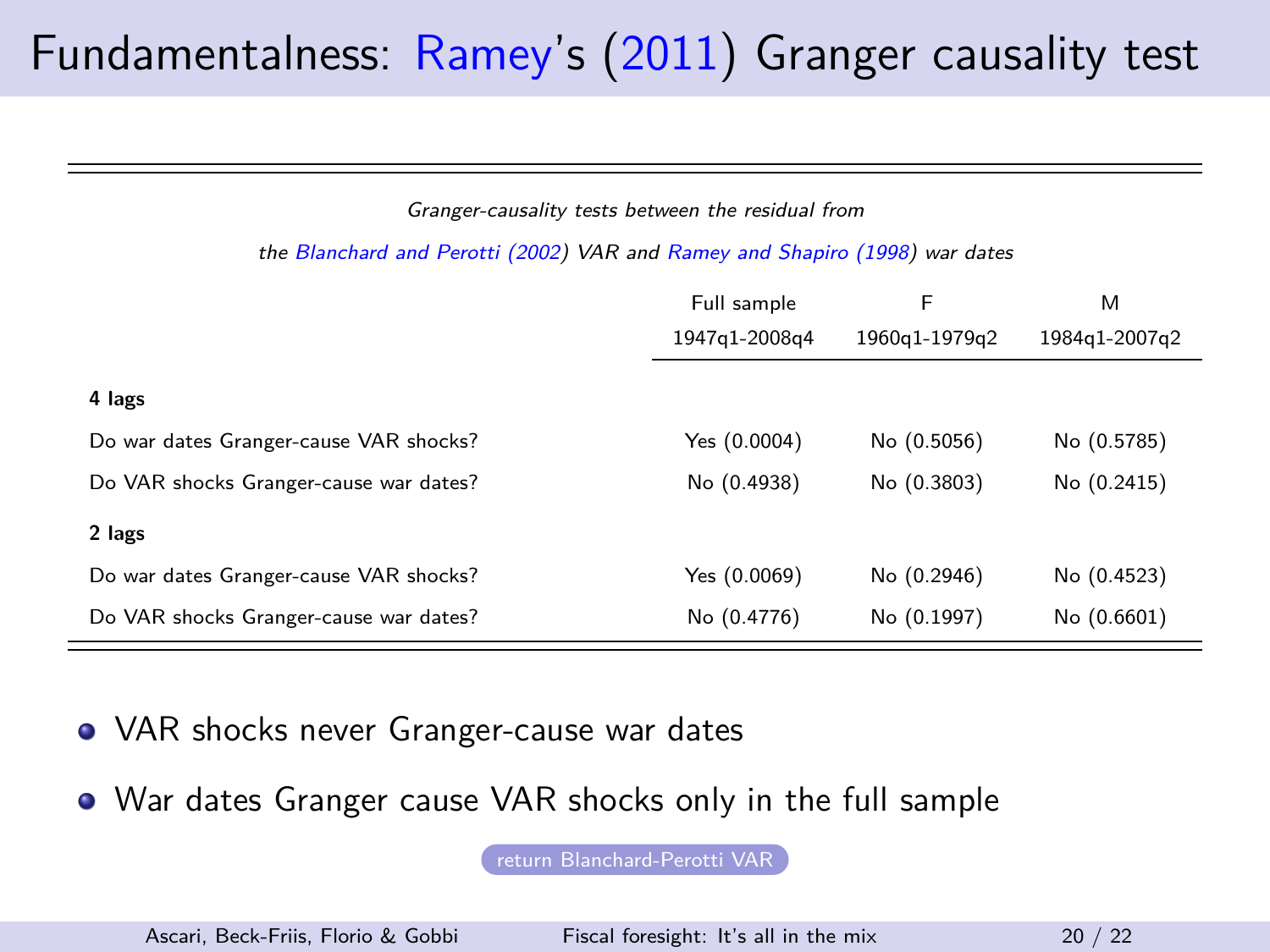# Fundamentalness: [Ramey'](#page-18-0)s [\(2011\)](#page-18-0) Granger causality test

Granger causality test using SPF forecasts of future spending growth for one and four quarters ahead

|                                                                             | Full sample<br>1968a4-2008a4 | F<br>1968a4-1979a2 | M<br>1984a1-2007a2 |
|-----------------------------------------------------------------------------|------------------------------|--------------------|--------------------|
|                                                                             |                              |                    |                    |
| 2 lags                                                                      |                              |                    |                    |
| Do one-quarter ahead professional forecasts Granger-cause<br>VAR shocks?    | Yes (0.0667)                 | No (0.6320)        | No (0.1711)        |
| Do VAR shocks Granger-cause one-quarter ahead profes-<br>sional forecasts?  | No (0.3618)                  | No (0.6059)        | No (0.2488)        |
| Do four-quarter ahead professional forecasts Granger-cause<br>VAR shocks?   |                              |                    | No (0.6577)        |
| Do VAR shocks Granger-cause four-quarter ahead profes-<br>sional forecasts? |                              |                    | No (0.1462)        |

- Non-fundamentalness present in the full sample, which does not distinguish M and F
- When well-defined monetary and/or fiscal regimes are considered, shocks become fundamental